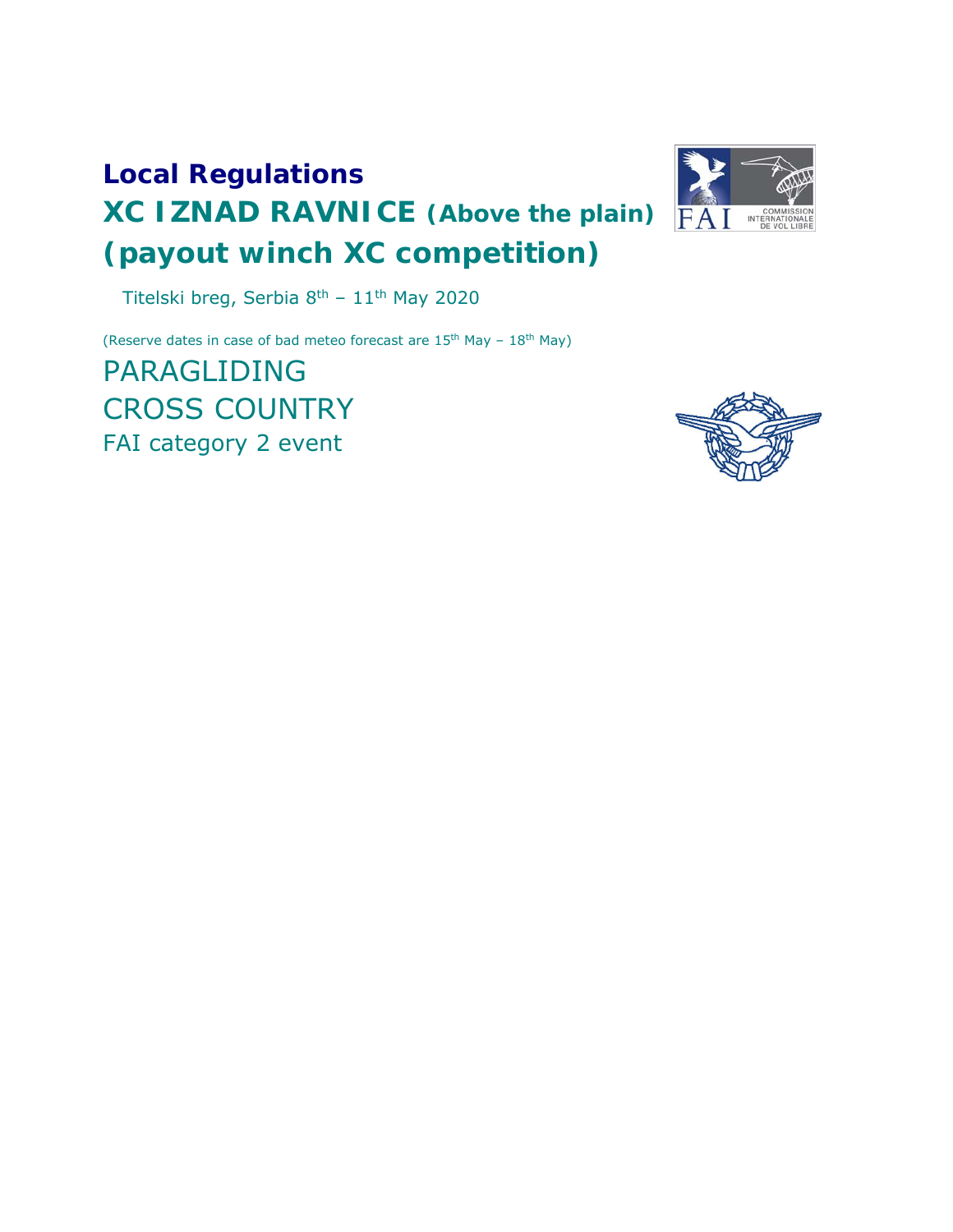These local regulations are to be used in conjunction with General Section and Section 7B of the FAI Sporting Code.

Reference numbers for Section 7B used in this text should be crosschecked with the latest edition of Section 7B.

# 1 - CONTACTS

Club **Cumulus Novi Sad**, Kesic Srdjan: srdjankesic@gmail.com+381 63 8135 872

- Meet Director: Dejan Valek
- Safety Director: Ivan Pavlov
- Main Headquarter (N 45.249417°, E 019.848725°): City Hostel
- Retrieve: Ivan Pavlov
- Rescue and medical Director: First Aid Service Titel, Novi Sad Hospital

# 2 - PROGRAM

Registration:  $7<sup>th</sup>$  May from 20h00 to 22h00, 8<sup>th</sup> May from 08h00 to 09h00 Opening ceremony: 8<sup>th</sup> May from 09h00 Mandatory safety meeting: 8<sup>th</sup> May at 09,15 First competition briefing:  $8^{th}$  May at 11h30<br>Contest flying days:  $8^{th}$  -  $10^{th}$  May Contest flying days: Reserve flying day:  $11<sup>th</sup>$  May Reserve dates:  $15<sup>th</sup>$  May –  $18<sup>th</sup>$  May Prize-giving and closing ceremony:  $10^{th}$  ( $11^{th}$ ) May at 19h00

Prize-giving and closing ceremony in case of activated reserve day:  $17<sup>th</sup>$  ( $18<sup>th</sup>$ ) May at 19h00

# 3 - TYPICAL DAILY SCHEDULE

- 08h00 Headquarters open
- 09h00 Protest result deadline
- 09h30 Transport to take-off
- 11h00 Meet Director / Task and Safety Committee meetings
- 11h15 Pilots briefing / Task definition
- 12h00 Take-off window opens
- 17h00 Scoring office opens at the main Headquarter
- 19h00 Safe landing report deadline
- 20h00 Scoring office closes
- 21h00 Provisional results
- 22h00 Complaints deadline or 1 hour after  $1<sup>st</sup>$  provisional results

This schedule is subject to change by the Meet Director.

# 4 - OFFICIALS AND STAFF

The Organization

- General Organization CUMULUS Novi Sad, Srdjan Kesic
- Meet Director Dejan Valek
- Safety Director Ivan Pavlov
- Take-Off Marshall Nemanja Medic
	-
- Transport and Retrieval Ivan Pavlov
- 
- 
- Public and press Relations Milica Vranes
- Goal Marshall & Scorer Srdjan Stanojevic
	-
- Weather Forecast Meteo service Novi Sad
	-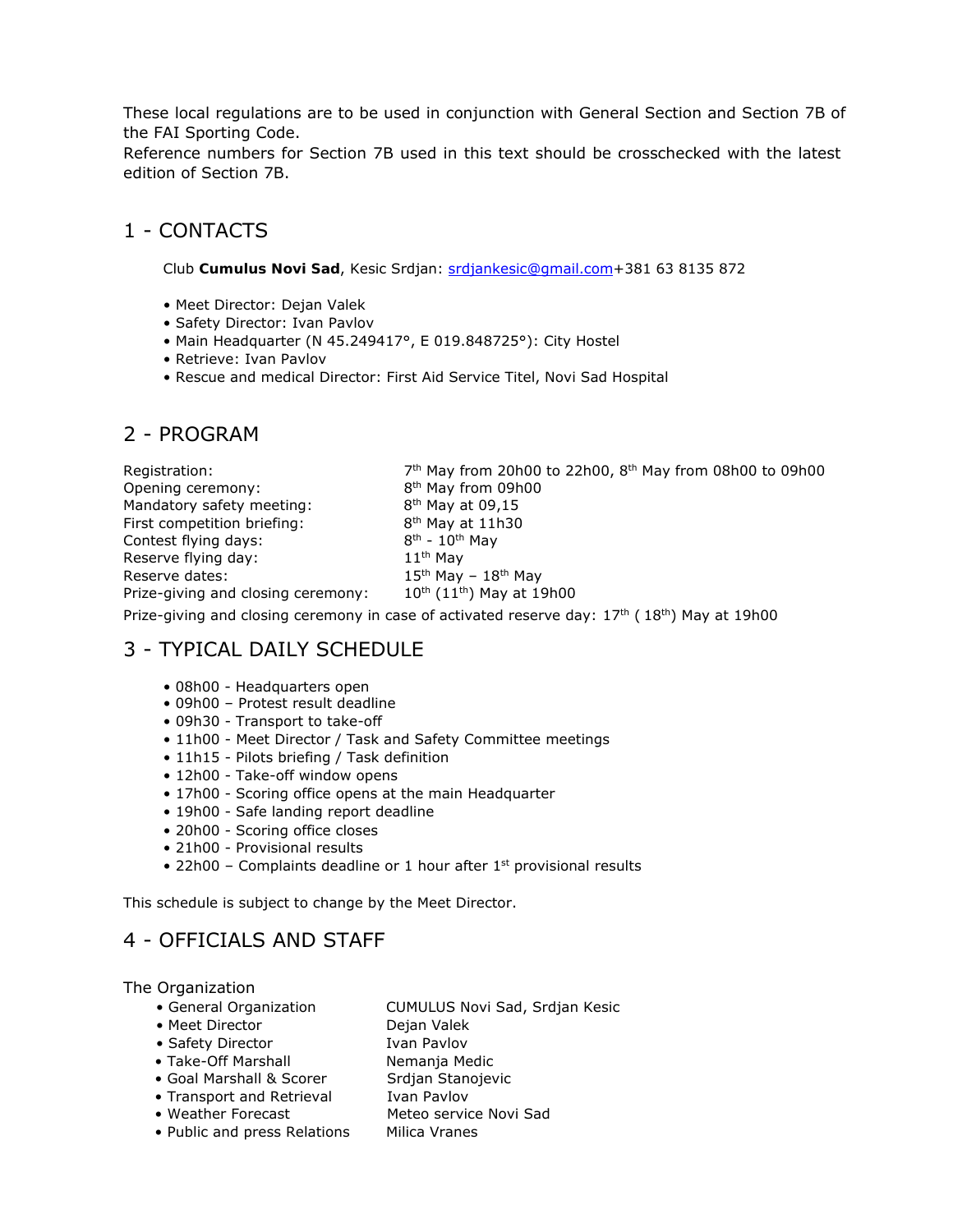# 5 - FLYING SITES

#### Main take-offs:

#### **Rosul vila (NW)**

• Take-off/Landing: Rosul, at 130 m ASL (N 45.232923°, E 020.252328°)

#### **Djuradj (SE)**

• Take-off/Landing: Djuradj, at 130m ASL (N 45.257002°, E 020.203931°)

#### **Djordje (NE)**

• Take-off/Landing: Djordje, at 130 m ASL (N 45.257150°, E 020.169184°)

#### **Zarko (SW)**

• Take-off/Landing: Zarko, at 130 m ASL (N 45.283799°, E 020.187354°)

Others appropriate sites may be used by the Meet Director, after consultation with the Task committee.

# 6 - ENTRY FORMS AND REGISTRATIONS

The Championship is open to all pilots from countries that are members or associated members of FAI.

Entry Forms will be pre-printed signed during the registration.

# 7 - SELECTION PROCEDURES

#### **Teams**

The maximum team size is 8 pilots (6 any gender  $+ 2$  junior or female). Team score for each task will be assembled from best 2 results (any gender) or junior, or female.

#### **Pilots**

The requirements for a pilot to enter this competition are:

- to hold valid FAI and pilot license.
- to prove the airworthy of his glider.
- maximum number of participants is 50.

Organizer has right to choose WPRS criteria in case of more than max pilots allowed is exceeded.

### 8 - ENTRY FEE

Entry Forms will be pre-printed signed during the registration. Entry fees will be paid by bank transfer till 1st March or during the registration. Before  $1^{st}$  March --- $\rightarrow$  Entry fee is 90 EUR, or 10,800 RSD. Before  $1^{st}$  April ---  $\rightarrow$  Entry fee is 100 EUR, or 12,000 RSD After  $1^{st}$  April ---  $\rightarrow$  Entry fee is 120 EUR, or 14,400 RSD

Payment to: KUMULUS, Novi Sad 160-372417-71 Amount: 10,800 RSD Purpose: membership for competition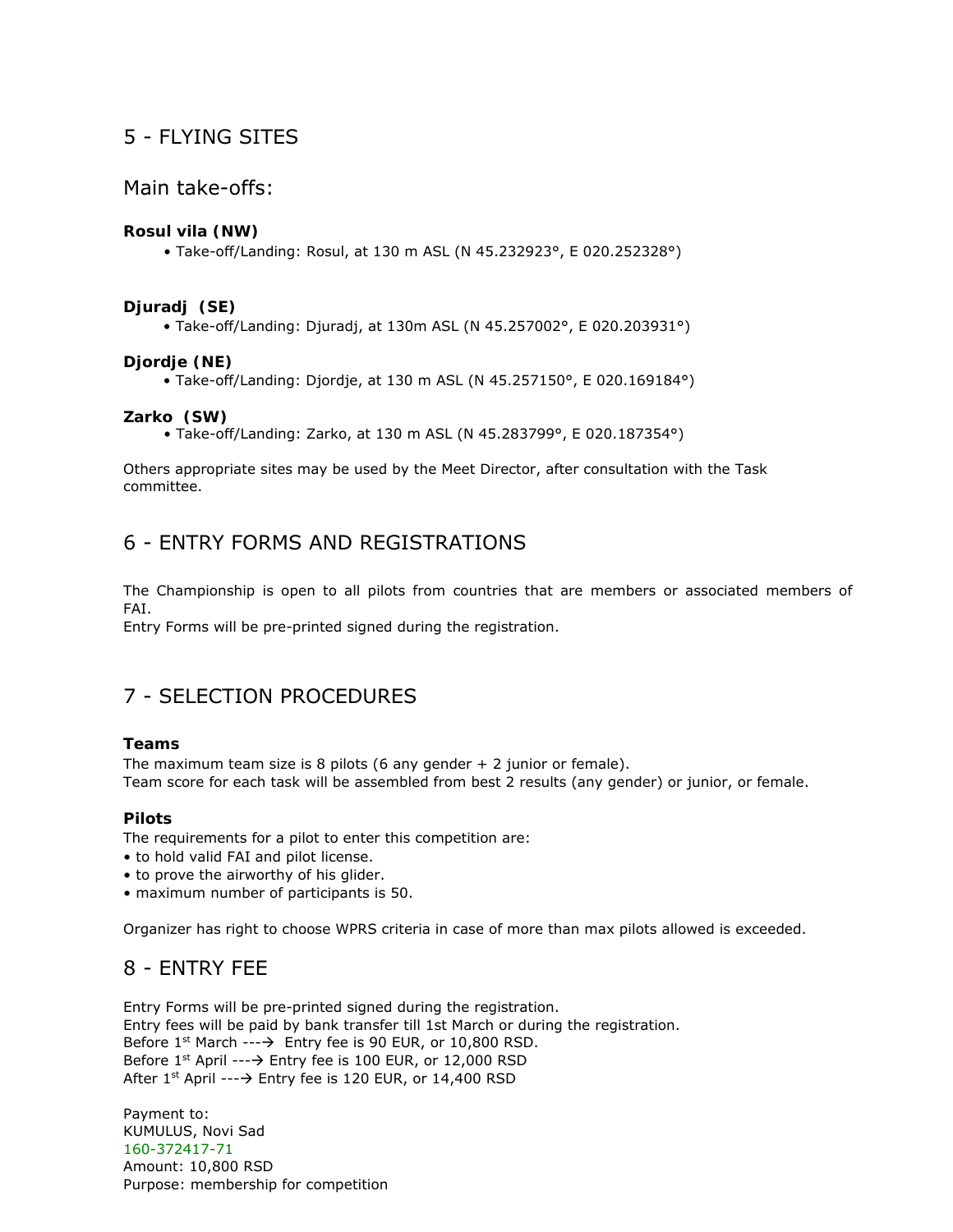The Entry fee includes:

- transport to the take-off and retrieve on the main route for all the registered pilots during all competition days,
- upload of turnpoint's GPS coordinates,
- GPS tracklog download,
- color map,
- ID card,
- lunch package, water
- competition shirt,
- free access to all championship events and parties,

### 9 - UPON ARRIVAL

The official registration date will be on:

• May  $7<sup>th</sup>$  from 20h00 to 22h00, and May  $8<sup>th</sup>$  08 – 09,00

Each competitor will be requested to present:

- a valid FAI Sporting License,
- a valid pilot license
- satisfactory evidence of glider airworthiness,
- GPS and suitable cable for it

Each competitor will be requested to sign:

- the Waiver Declaration (agreement on release of liability),
- the Entry Form.

#### Attention!

The safety meeting which will take part in the Championship headquarters on the  $8<sup>th</sup>$  of May at 09h15 is mandatory. Pilots who do not follow it will be barred from the competition.

# 10 - RESCUE AND MEDICAL SERVICE

A first aid team will be taken from local hospital in Novi Sad.

# 11 - RADIOS

Radio receivers are mandatory for all pilots. Radio transmitters are permitted. Only frequencies allocated by the organizers may be used. Safety frequency is 146.675 MHz. Retrieval frequency is 144.825 MHz. Other available frequencies will be advised at the first briefing.

Voice activated microphones (VOX operated) are strictly forbidden. The use of mobile telephones for landing reports and retrievals is highly recommended. The pilots must stay in contact with the organizer at all the time during the task, through the safety frequency.

### 13 - TAKE-OFF AREA

During the competition, the take-off area will be reserved for the pilots, the media and identified staff personal. The public in general will be kept outside the take-off area.

### 14 - FREE FLYERS

Free flyers won't be allowed to take-off before the opening of the window and until the window is closed, except with the permission of the Meet Director.

Guest pilots shall pay entry fee 80 EUR.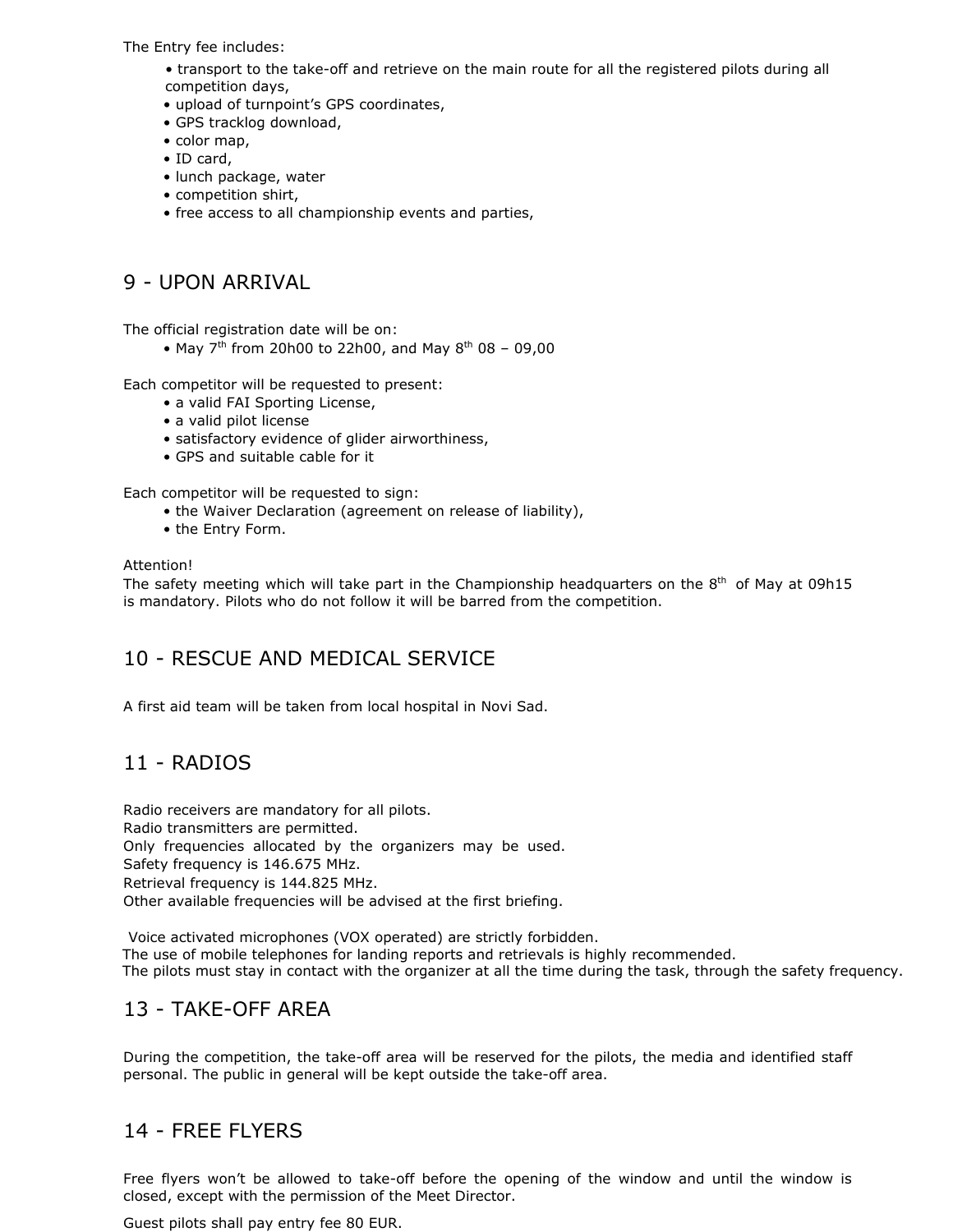# 15 - SAFETY AND TASK COMMITTEES

The Safety and Task Committees will both include 3 pilots. Pilots of both committees will be elected by the pilots at the first briefing.

### 16 - PILOT'S BRIEFING

The task board at take-off will show:

- the time the take-off window opens and closes,
- the time the start gate opens,
- any modification of the take-off window and start gate times,
- the start cylinder radius,
- the turn points,
- the task deadline,
- the ultimate landing report time.

# 17 - MAXIMUM WIND SPEED

No task will be set with a general wind speed over 7 m/s at launch.

# 18 - ORDERED LAUNCH

An ordered launch method may be used.

If this method is used on the first day, the order will be according to the WPRS.

The following days, the competition ranking will be used.

In both cases, the top 5 male pilots and the top 2 female pilots will have the right to enter the takeoff area whenever they want.

### 19 – RE-TAKE-OFF

A competitor will be allowed one take-off.

A failed take-off attempt or a safety problem arising immediately after take-off which results in a landing will not count as one take-off.

The pilot must report to the Take-off Marshall before a second launch.

# 20 - FLYING THE TASK

The take-off window will be open for at least 80 minutes.

Cylinders will be used as start sector. The start cylinders radius will be shown on the task board. All turn-points will be 400m radius cylinders around the GPS coordinates supplied by the organizers, or greater which is related to task comitee decision.

### 21 - FLIGHT SAFETY

Pilots must turn left on odd days and right on even days between launch and the start gate. Dangerous flying conduct, including cloud flying, is prohibited and will be penalized.

A notebook will be available in main Headquarters. Pilots who witness a dangerous flying conduct shall use the notebook to report it.

### 22 - GOAL LINE

The virtual goal line will be 200 m long (100 m on each side of the GPS goal coordinates) and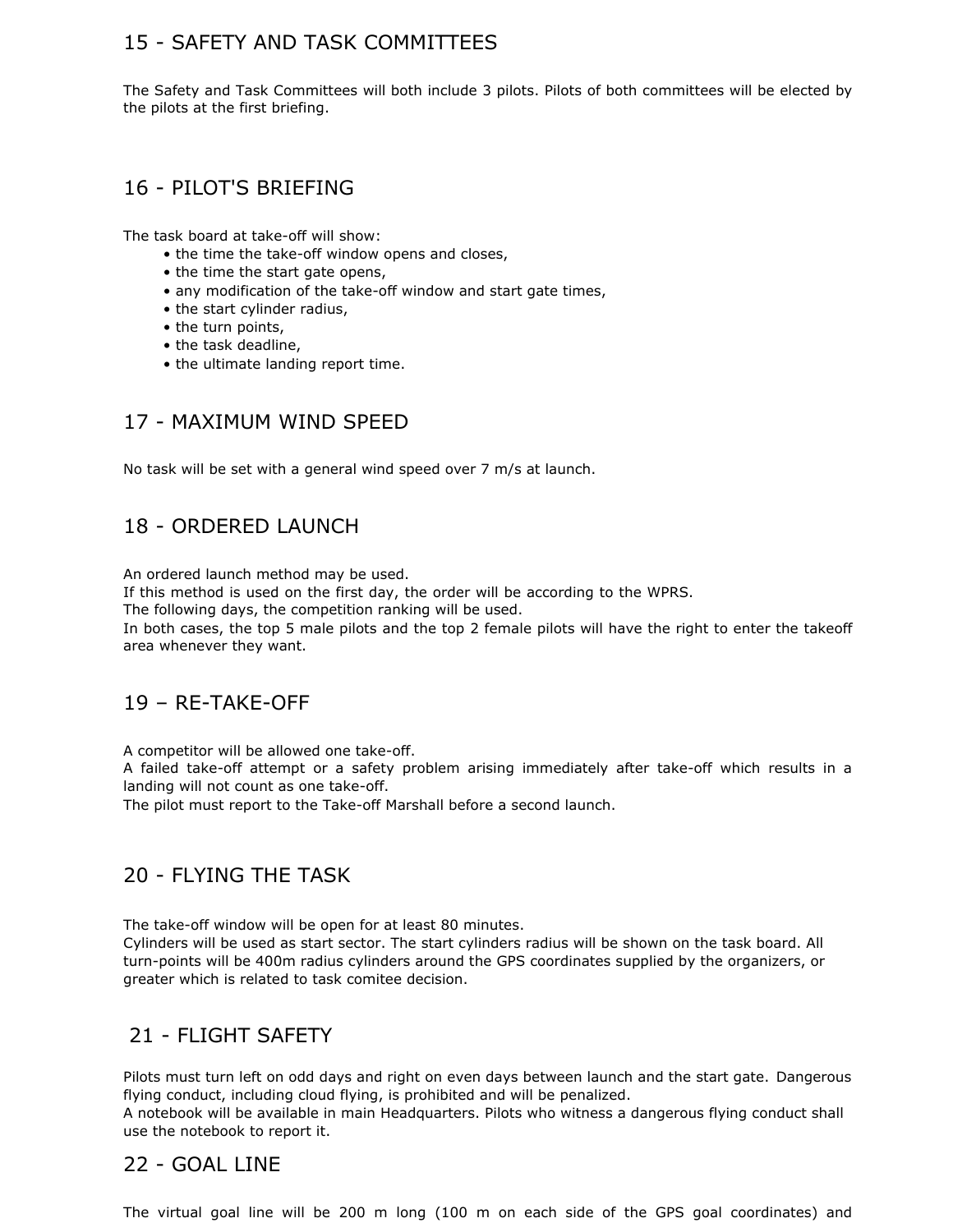perpendicular to the previous turn-point.

There will not be a physical goal line.

All pilot will have to fly across the virtual goal line in order to complete the task.

For all pilots, the time at goal will be the one stored in the pilot's GPS when he crosses the virtual line.

The Goal Marshal will check the arrival order of the first 10 pilots. His observations will be used only to update results in case of obvious GPS error.

### 23 - SUSPENSION, CANCELLATION OR STOPPING OF A TASK

The Meet Director and Safety Director may suspend, cancel or stop a task according to Section 7 (2.6.2.2 and 2.20.7).

Stopping of task will be announced on the Safety frequency.

All pilots are then requested to pull in "big ears" to signal to each another that the task is stopped or canceled.

#### 24 - REST DAY

There will not be a rest day during the competition.

### 25 - SCORING

For scoring, the GAP formula will be used in combination with the FS scoring software. Scoring formula parameters are:

```
 Minimum distance - 5 km 
Nominal distance - 30 km 
Nominal time – 1h 
Nominal pilots in goal - 30 %
```
All pilots are included in the task scoring, but only Serbian pilots are included in the Serbian League results

Overall results for all type of gliders will be sent to FAI in purpose of WPRS. If there is more than 6 pilots per Sport Class, that ranking will be published too.

Prices will be announced on pilot briefing, depends of number of registered pilots.

#### 26 - PENALTIES

Dangerous flying: 1st offense - 100 points. 2nd offense - 500 points. 3<sup>rd</sup> offense - disqualification Cloud flying: 1st offense - 0 points for the day. 2nd offense - barring from the competition. 3<sup>rd</sup> offense - disqualification Late report back: 1st offense - 300 points. 2nd offense - 500 points. 3<sup>rd</sup> offense - disqualification

Every pilot that not report back within 15 min. after landing without serious reason will be punished. Report back time will be noticed and will be checked with the landing time according to the GPS tracklog!

### 27 - COMPLAINTS AND PROTESTS

#### **Complaints**

Complaints for each task shall be submitted at the latest 1 hour after the publication of the provisional results and will be dealt as soon as possible.

#### **Protests**

Protests must be submitted at the latest 2 hours after the result of the complaint is published at the